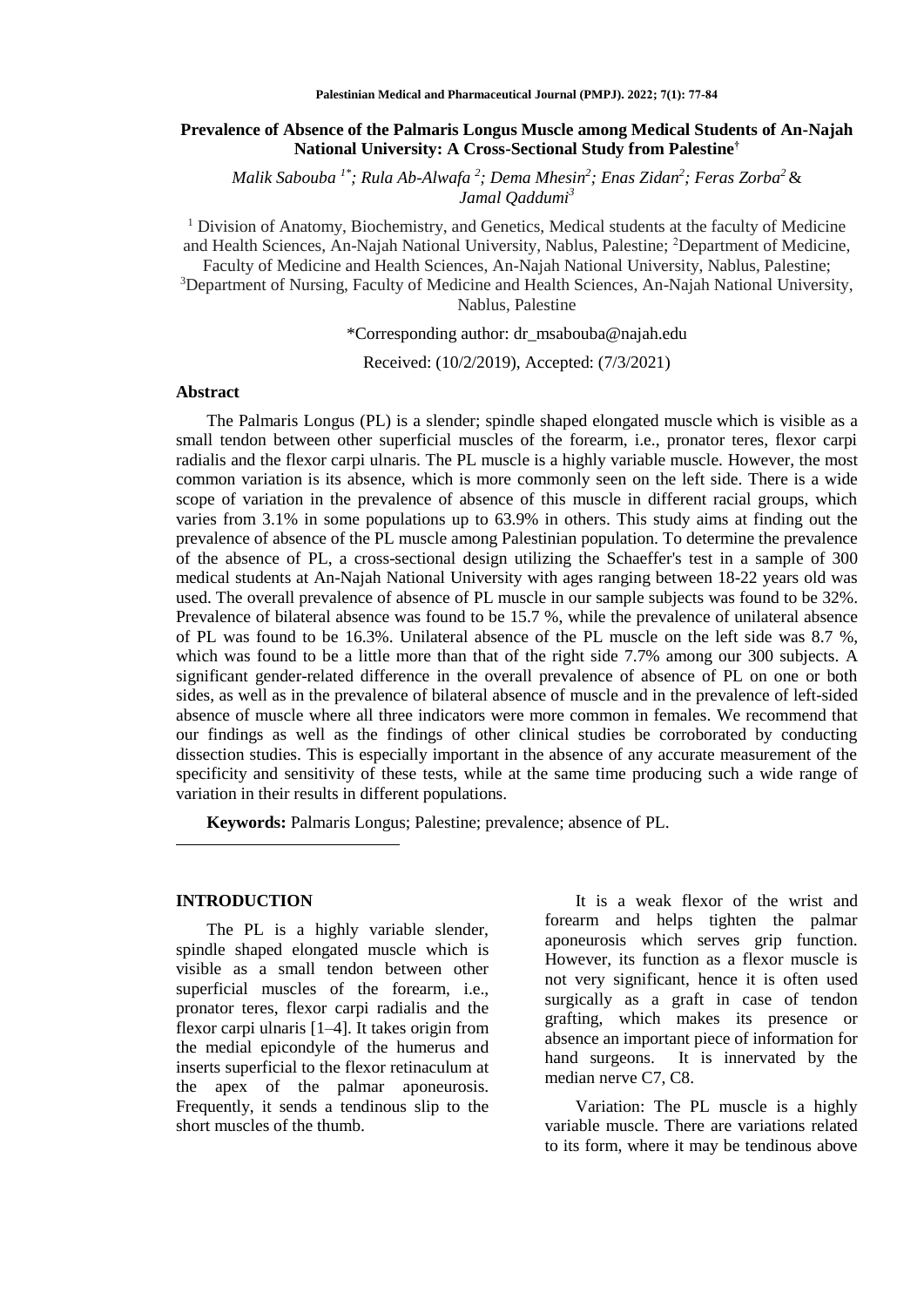#### **78 ـــــــــــــــــــــــــــــــــــــــــــــــــــــــــــــــــــــــــــــــــــــــــــــــــــــــــــــــــــــــــ" Prevalence of Absence of the Palmaris Longus Muscle among ……"**

and muscular below [1,2]; or it may be muscular in the center with a tendon above and below; or it may present as two muscular bundles with a central tendon. However, the most common variation is its absence, which is more common on the left side[3] There is a wide scope of variation in the prevalence of absence of this muscle in different racial groups, which varies from 3.1% in some populations [5] up to 63.9% in others [6]. This is especially relevant in the light of the scarcity of similar data in Arab populations where only a few such studies have been done in Egyptian [7], Bahraini [8], and Saudi populations [9,10].

This study aims at finding out the prevalence of absence of the PL muscle in Palestinian population. It is important for us to determine this information in the light of the lack of any similar study in Palestinian population so far. It will be interesting to make a comparison between our findings and the findings of similar studies in other Arab populations and other populations worldwide.

# **METHODS**

To determine the prevalence of the absence of PL, a sample of 300 medical students of An-Najah National University with ages ranging from 18-22 years old. The following formula is used for calculating the adequate sample size:

### $n=Z^2 P(1-P)/d2$

Where n is the sample size, Z is the statistic corresponding to the level of confidence, P is the expected prevalence (that can be obtained from the same study or a pilot study conducted by the researchers), and d is the precision (corresponding to the effect size).

The sample consisted of 150 male and 150 female students who were randomly chosen from An-Najah Medical College students. To identify the absence of the PL muscle, the investigators used the Schaeffer's test, which is done by opposing the thumb to the little finger while flexing the wrist at the same time (Figure 1). Results were considered significant when P-value was less than 0.05.



**Figure** (1): Schaeffer's test (picture taken by the author).

## **RESULTS**

Our sample consisted of 300 randomly chosen medical students of An-Najah National University aged between 19-22 years old. The research team examined 150 male students nd 150 female students for the presence or absence of the Palmaris Longus muscle in both hands right and left. Table 1 summarizes our findings.

**Table (1):** Frequencies of absence of PLM in males and females in our study sample.

|                             | <b>Males</b><br>$(n=150)$ | Females $(n=150)$ | P Value is<br>significant<br>when less<br>than $0.05$ | Complete<br>sample<br>subjects<br>$N=300$ |
|-----------------------------|---------------------------|-------------------|-------------------------------------------------------|-------------------------------------------|
| Absence of PL on one or     | $N=36$                    | $N=60$            | 0.003                                                 | $N=96$                                    |
| both sides                  | 24%                       | 40%               |                                                       | 32%                                       |
| Absence of PL on both sides | $N=16$                    | $N=31$            | 0.017                                                 | $N=47$                                    |
|                             | 10.7%                     | 20.7%             |                                                       | 15.7%                                     |

[Palestinian Medical and Pharmaceutical Journal \(PMPJ\).](https://journals.najah.edu/journal/pmpj/browse-by-issue/)  $2022$ ;  $7(1)$ :  $77-84$  -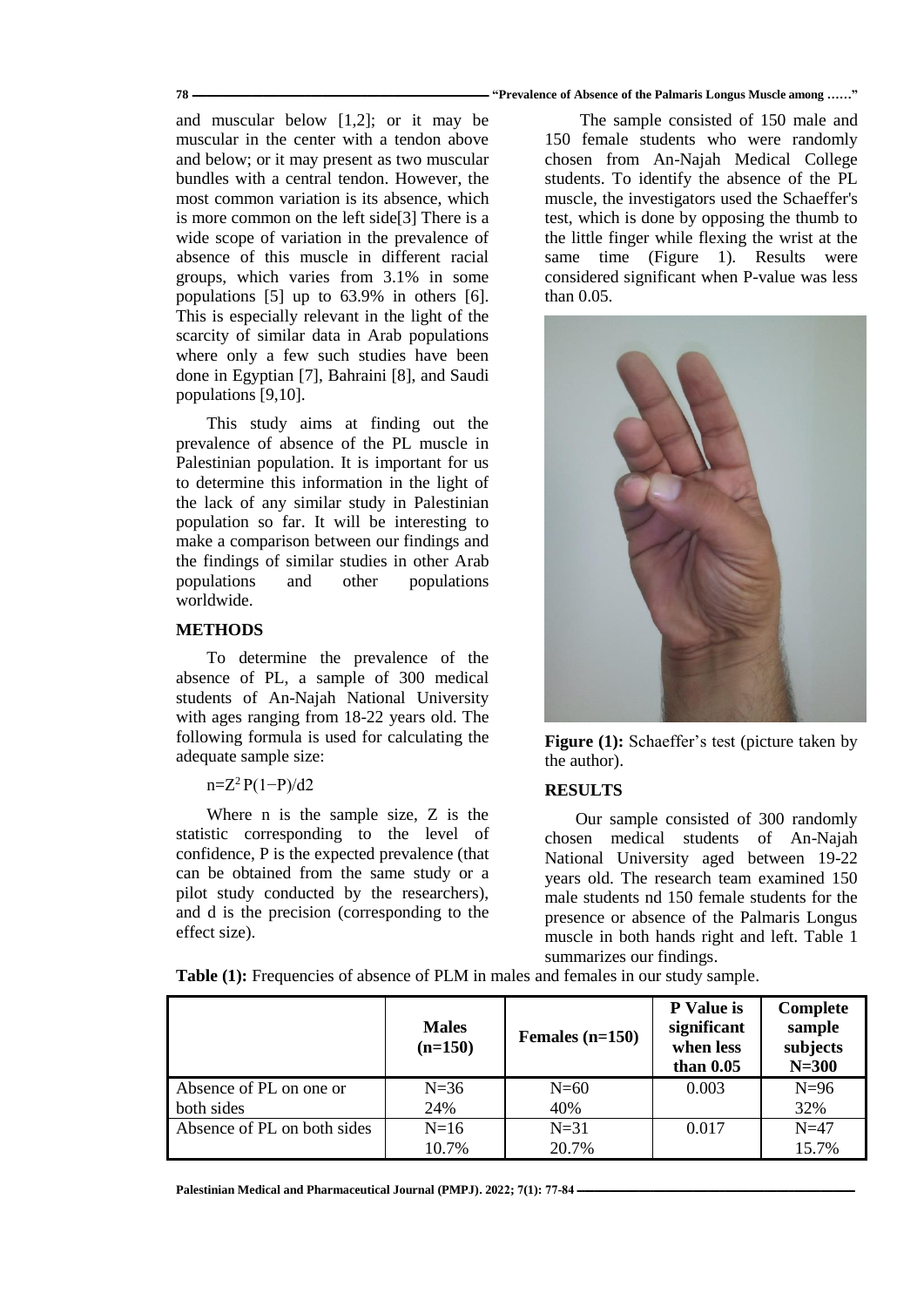| Malik Sabouba, et al. -<br>.79 |                           |                   |                                                       |                                             |  |  |
|--------------------------------|---------------------------|-------------------|-------------------------------------------------------|---------------------------------------------|--|--|
|                                | <b>Males</b><br>$(n=150)$ | Females $(n=150)$ | P Value is<br>significant<br>when less<br>than $0.05$ | Complete<br>sample<br>subjects<br>$N = 300$ |  |  |
| Absence of PL on one side      | $N=20$                    | $N=29$            | P > 0.05                                              | $N=49$                                      |  |  |
| only                           | 13.3%                     | 19.3%             |                                                       | 16.3%                                       |  |  |
| Absence of PL on the right     | $N=12$                    | $N=11$            | P > 0.05                                              | $N=23$                                      |  |  |
| side only                      | 8%                        | 7.3%              |                                                       | 7.7%                                        |  |  |
| Absence of PL on the left      | $N=8$                     | $N=18$            | 0.04                                                  | $N=26$                                      |  |  |
| side only                      | 5.3%                      | 12%               |                                                       | 8.7%                                        |  |  |

The prevalence of absence of PL muscle (both bilateral and unilateral) in our sample of 300 people was found to be 32%. However, the prevalence of bilateral absence was almost equal to the unilateral absence of the muscle, 15.7 vs. 16.3, respectively. Among our sample subjects who had unilateral absence of muscle, the right side was largely affected as frequently as the left side, 7.7 vs. 8.7, respectively (Figure 2).



**Figure (2):** Distribution of PLM status among the total sample population (male and female).

When we looked at the results in the female subjects examined (Figure 3), we found three main significant differences compared to males where the P value was less than 0.05. These differences are in the overall prevalence of absence of muscle both unilaterally and bilaterally, where in females this was 40% while in males it was only 24%. The other significant difference was in the greater prevalence of absence of muscle on the left side of unilaterally affected females compared to their male counterparts where the prevalence was found to be 12% in females while only 5.3 % in their male counterparts (Table1).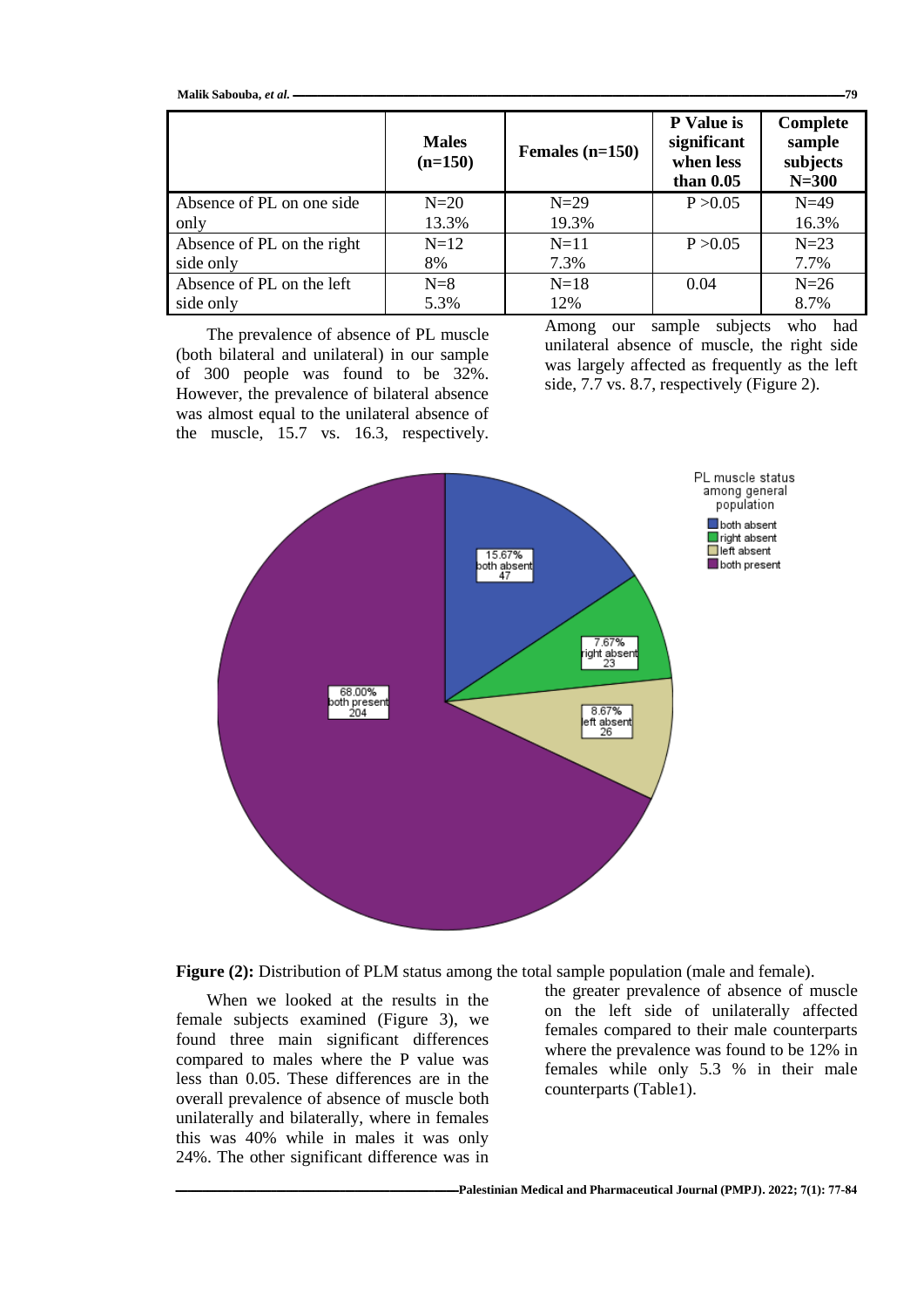



The third statistically significant difference was the prevalence of bilateral absence of muscle among females compared to males, which was 20.7% and 10.7%,

respectively (Figure 4). Figure 5 compares the findings in males and females



**Figure (4):** Distribution of PLM status among males.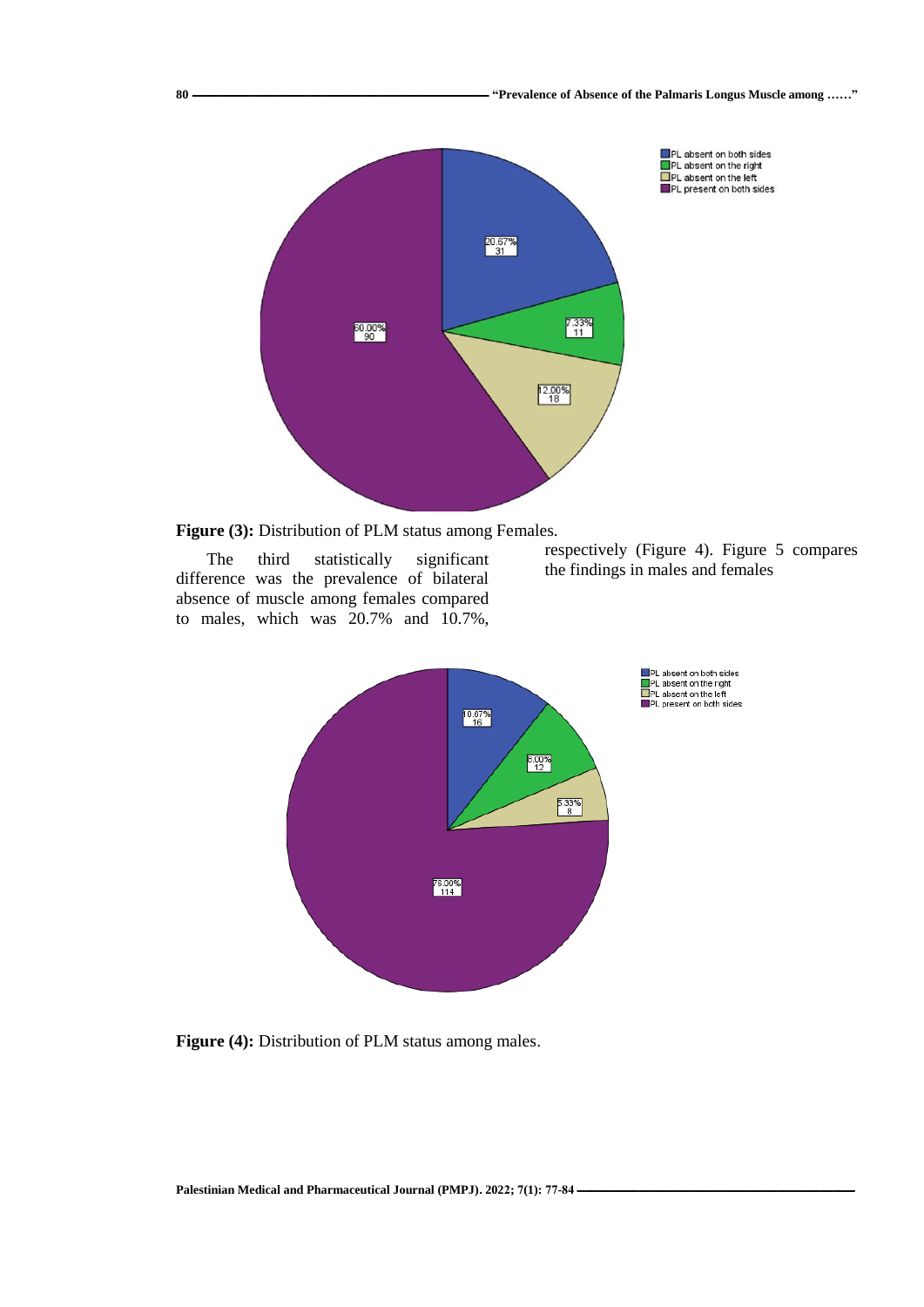

**Figure (5):** Comparison of prevalence of absence of PL muscle between males and females of our subjects.

#### **DISCUSSION**

The overall prevalence of absence of PL muscle in our sample subjects of 32% is a significant finding to keep in mind for orthopedic and hand surgeons concerned about tendon transplant and tendon grafting. This finding is well above the mean of the percentages of absence of PL in many nations and races as seen in Table 2.

The prevalence of absence of PL in the sample was not much different from that found in some other Arab studies such as Bahrainis 36.8 [8], and Saudis 24.5 [9]. However, an Egyptian study found out a remarkably higher prevalence of this event which was around 50.8% [7]. One study found that the pooled ratio of prevalence in Middle Eastern population was 41.7 % while in Turkey it was found to be 34.13 [11]. Worldwide, the prevalence of absence of PLM varies from as low as 1.5% to as high as 63.9% [5], but most of the values are less than 30% as shown in Table 2. It can be safely said that the prevalence of absence of PLM among Palestinian population is among the highest rates in the world although it is far from being the highest.

**Table (2):** Variation in the prevalence of absence of PL between several countries.

| No. | Country                | Percent of    |  |
|-----|------------------------|---------------|--|
|     |                        | absence of PL |  |
| 1.  | American Africans      | 4.5           |  |
| 2.  | <b>American Asians</b> | 2.9           |  |
| 3.  | Bahrain                | 36.8          |  |
| 4.  | <b>Brazil</b>          | 26.5          |  |
| 5.  | China                  | 4.6           |  |
| 6.  | East Africa            | 4.4           |  |
| 7.  | Egypt                  | 50.80%        |  |
| 8.  | Ghana                  | 3.80%         |  |
| 9.  | India                  | 27%           |  |
| 10. | Lagos                  | 12.60%        |  |
| 11. | Malaysia               | 11.30%        |  |
| 12. | Serbia                 | 37.50%        |  |
| 13. | South Korea            | 4.10%         |  |
| 14. | Turkey                 | 64%           |  |
| 15. | Zimbabwe               | 1.50%         |  |

Bilateral absence in our study was found to be 15.7 % which was not very far from the case in Bahraini population which was 19 % [8] but remarkably higher than that of Saudi population which was 7.75 % in one study[9] and 6.7 % in another [12].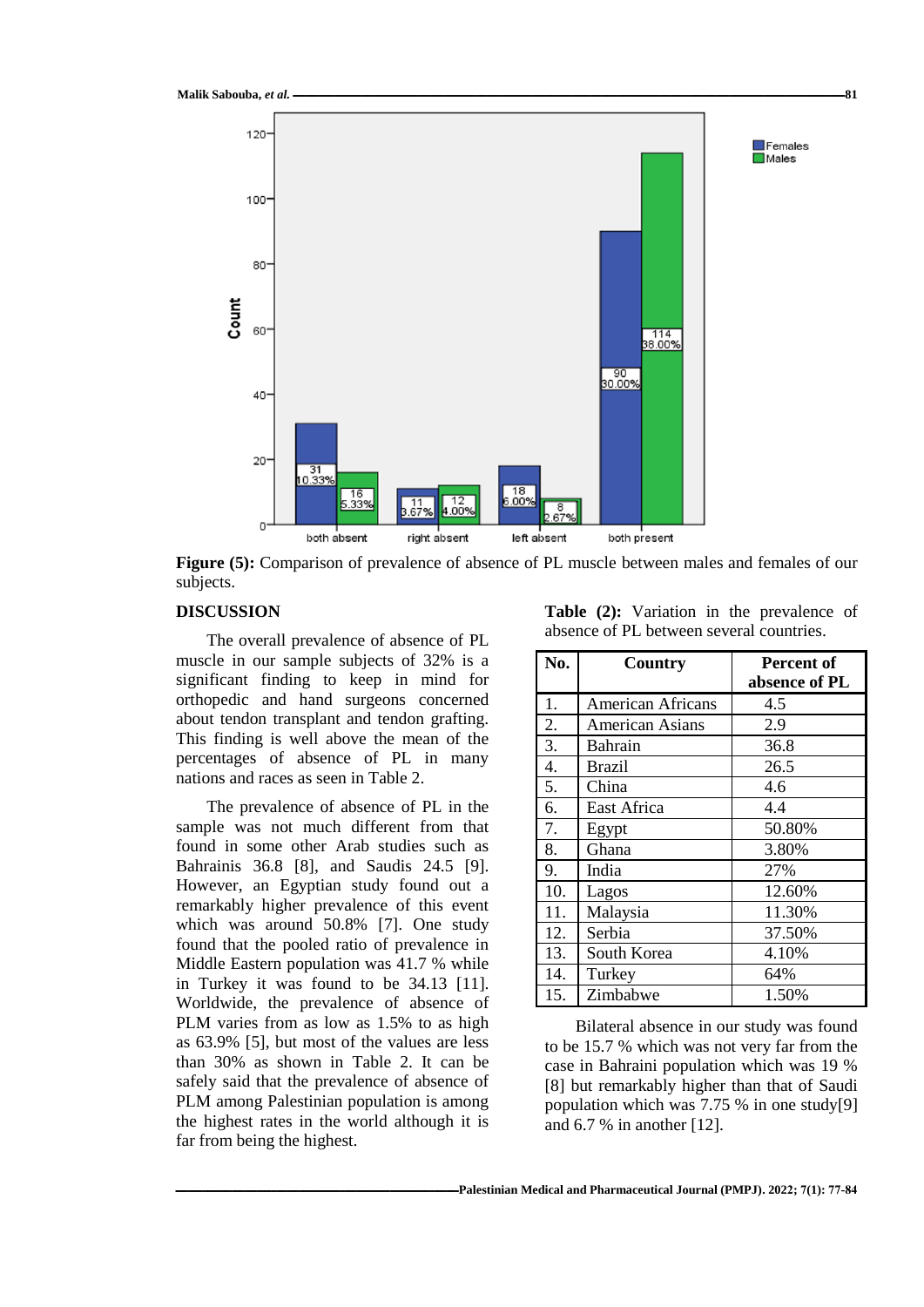**82 ـــــــــــــــــــــــــــــــــــــــــــــــــــــــــــــــــــــــــــــــــــــــــــــــــــــــــــــــــــــــــ" Prevalence of Absence of the Palmaris Longus Muscle among ……"**

The prevalence of unilateral absence of PL on the left side 8.7% was found to be a little more than that of the right side 7.7% among our 300 subjects. Some other studies found that the left side was more often affected than the right side [6,8,9,13–18]; while other studies found that right-sided absence of PL was commoner than left-sided one [12,19,20], while still others found that their prevalence was equal [21,22].

This study found a significant genderrelated difference in the overall prevalence of absence of PL on one or both sides, as well as in the prevalence of bilateral absence of muscle and in the prevalence of left-sided absence of muscle where all three indicators were more common in females. There are several studies which found gender-related differences in the overall prevalence of the absence of PL [7,8,10,15–17,19,21,23]. Most of these found that the prevalence of absence of PL was more common in females, although in many instances this was not statistically significant, but having been reported in many different studies gives it an extra credit in my opinion. However, very few studies reported that it was more common in males [5,19]. On the other hand, some studies found no such differences [13,14,24]. However, the results of this study conform to the current knowledge that PL muscle absence is more common in women and on the left side [5]. Our result of the overall prevalence in females which equals 40% is almost identical to the result of a Saudi study done on females exclusively which was 40.5% [25].

It might be considered a limitation of our study that we used only the Schaeffer's test as an identification tool for the presence or absence of PL muscle which includes opposition of the thumb while at the same time flexing the wrist. Almost all other studies using clinical methods (rather than dissection) started the investigation by using this clinical test and then verified their positive results by using other clinical tests in conjunction with this method, such as Mishra's test I and II, Pushpakumar test, and Thompson test [7,8,19]. A much smaller number of other studies did use this method alone as we did [10,13,20].

# **CONCLUSIONS**

In conclusion, it seems from the results of this study that the overall prevalence of the absence of PL muscle in our samples falls within the range of prevalnces found in other populations of the Middle East region. Our study has also confirmed the presence of significant gender differences in the prevalence of both bilateral and unilateral absence of PL muscle. We recommend that our findings as well as the findings of other clinical studies be corroborated by conducting dissection studies. This is especially important in the absence of any accurate measurement of the specificity and sensitivity of these tests, while at the same producing such a wide range of variation in their results in different groups of populations.

Authors declare that none of them has a conflict of interest regarding this research article.

# **REFERENCES**

- 1) Murabit A, Gnarra M, Mohamed A. Reversed palmaris longus muscle: Anatomical variant - case report and literature review. Can J Plast Surg 2013; 21: 55–6.
- 2) Pai MM, Prabhu L V, Nayak SR, Madhyastha S, Vadgaonkar R, Krishnamurthy A, et al. The palmaris longus muscle: its anatomic variations and functional morphology. Rom J Morphol Embryol 2008; 49: 215–7.
- 3) Gabriel SO, Blessing D, Ugboma A. Number 2 Citation S Oladipo Gabriel, C Didia Blessing, A Ugboma. Frequency Of Agenesis Of The Palmaris Longus Muscle In Nigerians. vol. 3. 2008.
- 4) Olewnik Ł, Wysiadecki G, Polguj M, Podgórski M, Jezierski H, Topol M. Anatomical variations of the palmaris longus muscle including its relation to the median nerve - A proposal for a new classification. BMC Musculoskelet Disord 2017; 18: 539.
- 5) Ioannis D, Anastasios K, Konstantinos N, Lazaros K, Georgios N. Palmaris Longus Muscle's Prevalence in Different Nations and Interesting Anatomical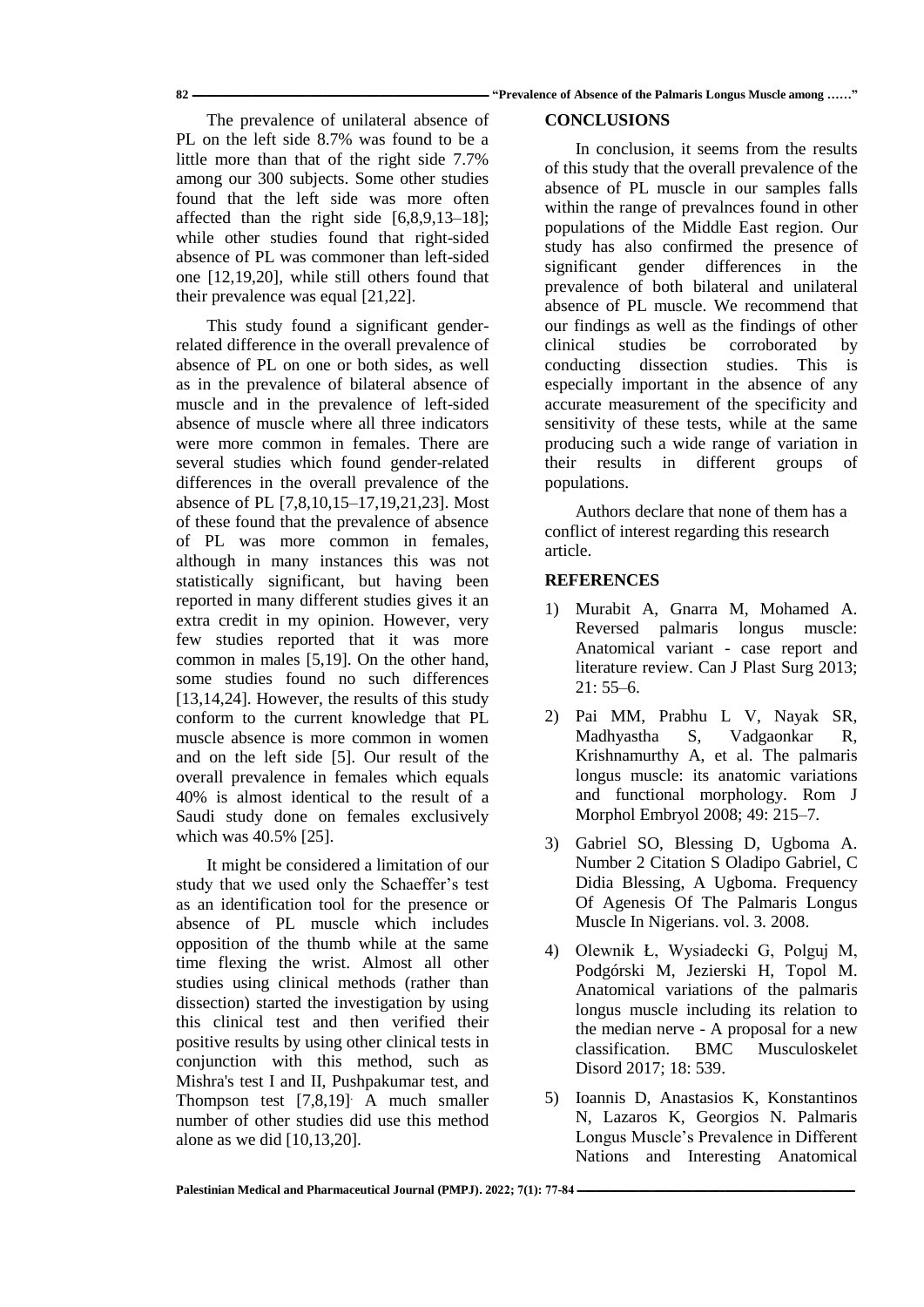Variations: Review of the Literature. J Clin Med Res 2015; 7: 825–30.

- 6) Ceyhan O, Mavt A. Distribution of agenesis of palmaris longus muscle in 12 to 18 years old age groups. Indian J Med Sci 1997; 51: 156–60.
- 7) Raouf HA, Kader GA, Jaradat A, Dharap A, Fadel R, Salem AH. Frequency of palmaris longus absence and its association with other anatomical variations in the egyptian population. Clin Anat 2013; 26: 572–7.
- 8) Sater MS, Dharap AS, Abu-Hijleh MF. The prevalence of absence of the palmaris longus muscle in the Bahraini population. Clin Anat 2010; 23: 956–61.
- 9) Hussain FN, Hasan T. Prevalence of congenital absence of Palmaris Longus tendon in young Jizani population of Saudi Arabia: A cross sectional study. Pakistan J Med Sci 2012; 28: 865–9.
- 10) Hassan FOA, Jabaiti S. Absence of the palmaris longus tendon in mid eastern population. J Bahrain Med Soc 2008; 20: 70–3.
- 11) Yammine K. Clinical prevalence of palmaris longus agenesis: A systematic review and meta-analysis. Clin Anat 2013; 26: 709–18.
- 12) Abdolahzadeh Lahiji F, Ashoori K, Dahmardehei M. Prevalence of palmaris longus agenesis in a hospital in Iran. Arch Iran Med 2013; 16: 187–8.
- 13) Soltani AM, Peric M, Francis CS, Nguyen T-TJ, Chan LS, Ghiassi A, et al. The Variation in the Absence of the Palmaris Longus in a Multiethnic Population of the United States: An Epidemiological Study. Plast Surg Int 2012; 2012: 1–4.
- 14) Nasiri E, Pourghasem M, Moladoust H. The prevalence of absence of the palmaris longus muscle tendon in the north of Iran: A comparative study. Iran Red Crescent Med J 2016; 18: 22465.
- 15) Yong MW, Yusof N, Rampal L, Arumugam M. Prevalence of Absence of Palmaris Longus and Its Association with Gender, Hand Dominance and

Absence of FDS Tendon to Little Finger Among Malay Population. J Hand Surg Asian-Pacific Vol 2017; 22: 484–9.

- 16) Morais MA, Gomes, Helrigle C, Malysz T. Prevalence of agenesis of the palmaris longus muscle in Brazil and its clinics correlation. vol. 29. 2012.
- 17) Sankar KD, Bhanu PS, John SP. Incidence of agenesis of palmaris longus in the Andhra population of India. Indian J Plast Surg 2011; 44: 134–8.
- 18) Tarihi G, Hiz Ö, Ediz L, Fethi Ceylan M, Gezici E, Gülcü E, et al. Prevalence of the absence of palmaris longus muscle assessed by a new examination test (Hiz-Ediz Test) in the population residing in the area of Van, Turkey J Clin Exp Investig 2011; 2: 254–9.
- 19) Nikola Vučinić, Mirela Erić MS. How often absence of palmaris longus and functional deficiency of flexor digitorum superficialis occurs? Acta Orthop Belg 2016; 82: 413–9.
- 20) Thompson NW, Mockford BJ, Cran GW. Absence of the palmaris longus muscle: a population study. Ulster Med J 2001; 70: 22–4.
- 21) Linus Anderson E, LA S, Osinubi A. The Prevalence of Agenesis of Palmaris Longus Muscle amongst Students in Two Lagos-Based Medical Schools. Int J Morphol 2010; 28: 849–54.
- 22) Kose O, Adanir O, Cirpar M, Kurklu M, Komurcu M. The prevalence of absence of the palmaris longus: A study in Turkish population. Arch Orthop Trauma Surg 2008; 129: 609–11.
- 23) Lamichhane PS, Sharma K, Lamichhane N. Study on Palmaris Longus Muscle Tendon Agenesis Among First Year Filipino Medical Students. J Gandaki Med Coll 2017; 10: 17–20.
- 24) Sebastin SJ, Puhaindran ME, Lim AYT, Lim IJ, Bee WH. The Prevalence of Absence of the Palmaris Longus – A Study in a Chinese Population and a Review of the Literature. J Hand Surg Am 2005; 30: 525–7.
- 25) Alabbad A, Alkhamis M, Alsultan M,

**[ــ](https://journals.najah.edu/journal/pmpj/browse-by-issue/)ـــــــــــــــــــــــــــــــــــــــــــــــــــــــــــــــــــــــــــــــــــــــــــــــــــــــــــــــ[ــPalestinian Medical and Pharmaceutical Journal \(PMPJ\).](https://journals.najah.edu/journal/pmpj/browse-by-issue/) 2022; 7(1): 77-84**